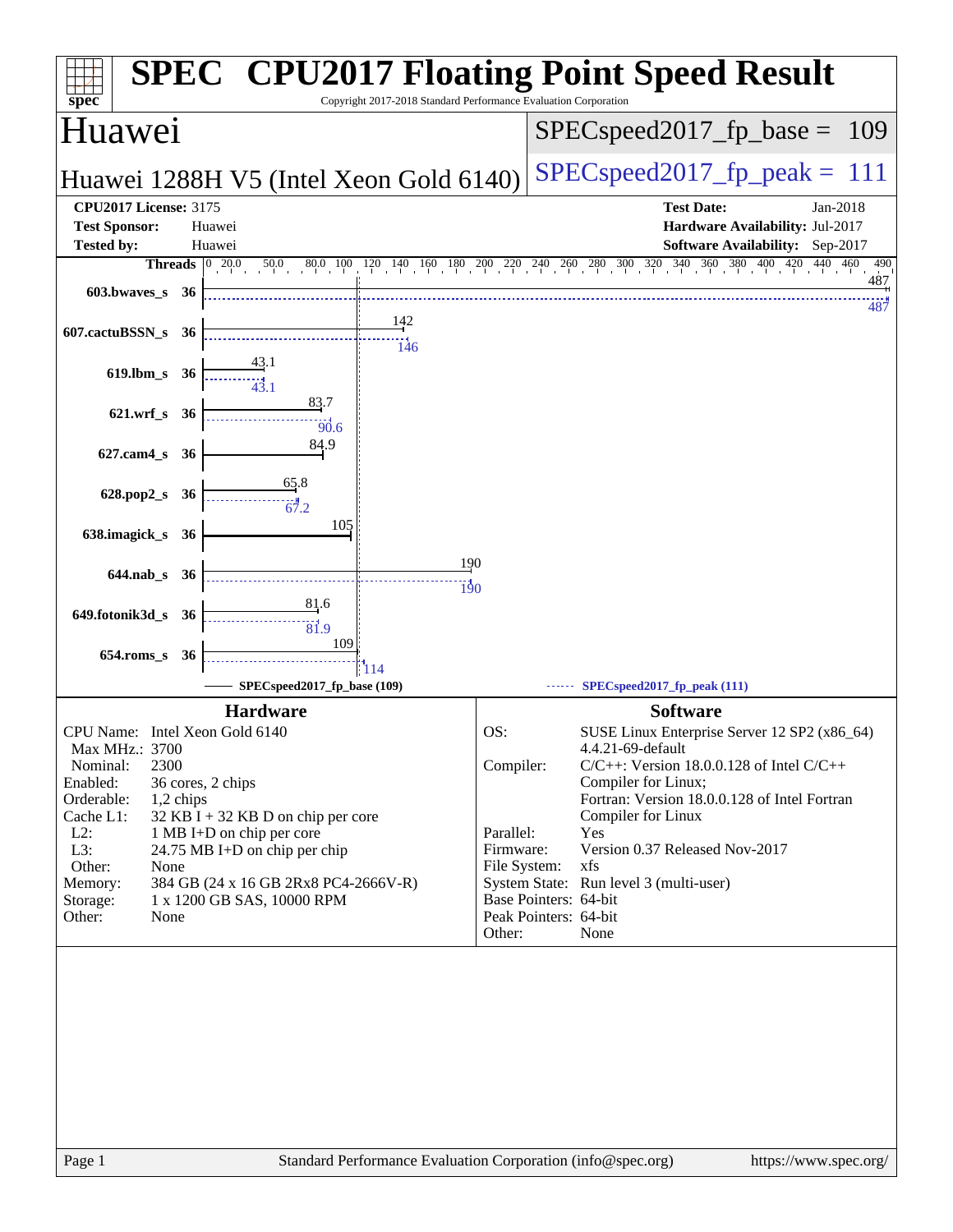#### **[spec](http://www.spec.org/) [SPEC CPU2017 Floating Point Speed Result](http://www.spec.org/auto/cpu2017/Docs/result-fields.html#SPECCPU2017FloatingPointSpeedResult)** Copyright 2017-2018 Standard Performance Evaluation Corporation Huawei Huawei 1288H V5 (Intel Xeon Gold  $6140$ ) [SPECspeed2017\\_fp\\_peak =](http://www.spec.org/auto/cpu2017/Docs/result-fields.html#SPECspeed2017fppeak) 111 SPECspeed2017 fp base  $= 109$ **[CPU2017 License:](http://www.spec.org/auto/cpu2017/Docs/result-fields.html#CPU2017License)** 3175 **[Test Date:](http://www.spec.org/auto/cpu2017/Docs/result-fields.html#TestDate)** Jan-2018 **[Test Sponsor:](http://www.spec.org/auto/cpu2017/Docs/result-fields.html#TestSponsor)** Huawei **[Hardware Availability:](http://www.spec.org/auto/cpu2017/Docs/result-fields.html#HardwareAvailability)** Jul-2017 **[Tested by:](http://www.spec.org/auto/cpu2017/Docs/result-fields.html#Testedby)** Huawei **[Software Availability:](http://www.spec.org/auto/cpu2017/Docs/result-fields.html#SoftwareAvailability)** Sep-2017 **[Results Table](http://www.spec.org/auto/cpu2017/Docs/result-fields.html#ResultsTable) [Benchmark](http://www.spec.org/auto/cpu2017/Docs/result-fields.html#Benchmark) [Threads](http://www.spec.org/auto/cpu2017/Docs/result-fields.html#Threads) [Seconds](http://www.spec.org/auto/cpu2017/Docs/result-fields.html#Seconds) [Ratio](http://www.spec.org/auto/cpu2017/Docs/result-fields.html#Ratio) [Seconds](http://www.spec.org/auto/cpu2017/Docs/result-fields.html#Seconds) [Ratio](http://www.spec.org/auto/cpu2017/Docs/result-fields.html#Ratio) [Seconds](http://www.spec.org/auto/cpu2017/Docs/result-fields.html#Seconds) [Ratio](http://www.spec.org/auto/cpu2017/Docs/result-fields.html#Ratio) Base [Threads](http://www.spec.org/auto/cpu2017/Docs/result-fields.html#Threads) [Seconds](http://www.spec.org/auto/cpu2017/Docs/result-fields.html#Seconds) [Ratio](http://www.spec.org/auto/cpu2017/Docs/result-fields.html#Ratio) [Seconds](http://www.spec.org/auto/cpu2017/Docs/result-fields.html#Seconds) [Ratio](http://www.spec.org/auto/cpu2017/Docs/result-fields.html#Ratio) [Seconds](http://www.spec.org/auto/cpu2017/Docs/result-fields.html#Seconds) [Ratio](http://www.spec.org/auto/cpu2017/Docs/result-fields.html#Ratio) Peak** [603.bwaves\\_s](http://www.spec.org/auto/cpu2017/Docs/benchmarks/603.bwaves_s.html) 36 121 488 122 485 **[121](http://www.spec.org/auto/cpu2017/Docs/result-fields.html#Median) [487](http://www.spec.org/auto/cpu2017/Docs/result-fields.html#Median)** 36 **[121](http://www.spec.org/auto/cpu2017/Docs/result-fields.html#Median) [487](http://www.spec.org/auto/cpu2017/Docs/result-fields.html#Median)** 121 487 122 486 [607.cactuBSSN\\_s](http://www.spec.org/auto/cpu2017/Docs/benchmarks/607.cactuBSSN_s.html) 36 **[117](http://www.spec.org/auto/cpu2017/Docs/result-fields.html#Median) [142](http://www.spec.org/auto/cpu2017/Docs/result-fields.html#Median)** 118 142 117 142 36 115 145 115 146 **[115](http://www.spec.org/auto/cpu2017/Docs/result-fields.html#Median) [146](http://www.spec.org/auto/cpu2017/Docs/result-fields.html#Median)** [619.lbm\\_s](http://www.spec.org/auto/cpu2017/Docs/benchmarks/619.lbm_s.html) 36 **[122](http://www.spec.org/auto/cpu2017/Docs/result-fields.html#Median) [43.1](http://www.spec.org/auto/cpu2017/Docs/result-fields.html#Median)** 122 43.0 121 43.1 36 **[121](http://www.spec.org/auto/cpu2017/Docs/result-fields.html#Median) [43.1](http://www.spec.org/auto/cpu2017/Docs/result-fields.html#Median)** 121 43.2 122 42.8 [621.wrf\\_s](http://www.spec.org/auto/cpu2017/Docs/benchmarks/621.wrf_s.html) 36 157 84.2 158 83.7 **[158](http://www.spec.org/auto/cpu2017/Docs/result-fields.html#Median) [83.7](http://www.spec.org/auto/cpu2017/Docs/result-fields.html#Median)** 36 146 90.8 **[146](http://www.spec.org/auto/cpu2017/Docs/result-fields.html#Median) [90.6](http://www.spec.org/auto/cpu2017/Docs/result-fields.html#Median)** 146 90.3 [627.cam4\\_s](http://www.spec.org/auto/cpu2017/Docs/benchmarks/627.cam4_s.html) 36 105 84.8 **[104](http://www.spec.org/auto/cpu2017/Docs/result-fields.html#Median) [84.9](http://www.spec.org/auto/cpu2017/Docs/result-fields.html#Median)** 104 85.1 36 105 84.8 **[104](http://www.spec.org/auto/cpu2017/Docs/result-fields.html#Median) [84.9](http://www.spec.org/auto/cpu2017/Docs/result-fields.html#Median)** 104 85.1 [628.pop2\\_s](http://www.spec.org/auto/cpu2017/Docs/benchmarks/628.pop2_s.html) 36 181 65.7 179 66.2 **[181](http://www.spec.org/auto/cpu2017/Docs/result-fields.html#Median) [65.8](http://www.spec.org/auto/cpu2017/Docs/result-fields.html#Median)** 36 180 66.0 176 67.6 **[177](http://www.spec.org/auto/cpu2017/Docs/result-fields.html#Median) [67.2](http://www.spec.org/auto/cpu2017/Docs/result-fields.html#Median)** [638.imagick\\_s](http://www.spec.org/auto/cpu2017/Docs/benchmarks/638.imagick_s.html) 36 138 104 **[138](http://www.spec.org/auto/cpu2017/Docs/result-fields.html#Median) [105](http://www.spec.org/auto/cpu2017/Docs/result-fields.html#Median)** 138 105 36 138 104 **[138](http://www.spec.org/auto/cpu2017/Docs/result-fields.html#Median) [105](http://www.spec.org/auto/cpu2017/Docs/result-fields.html#Median)** 138 105 [644.nab\\_s](http://www.spec.org/auto/cpu2017/Docs/benchmarks/644.nab_s.html) 36 91.8 190 **[91.9](http://www.spec.org/auto/cpu2017/Docs/result-fields.html#Median) [190](http://www.spec.org/auto/cpu2017/Docs/result-fields.html#Median)** 91.9 190 36 **[91.9](http://www.spec.org/auto/cpu2017/Docs/result-fields.html#Median) [190](http://www.spec.org/auto/cpu2017/Docs/result-fields.html#Median)** 91.9 190 92.0 190 [649.fotonik3d\\_s](http://www.spec.org/auto/cpu2017/Docs/benchmarks/649.fotonik3d_s.html) 36 112 81.1 111 81.8 **[112](http://www.spec.org/auto/cpu2017/Docs/result-fields.html#Median) [81.6](http://www.spec.org/auto/cpu2017/Docs/result-fields.html#Median)** 36 112 81.6 **[111](http://www.spec.org/auto/cpu2017/Docs/result-fields.html#Median) [81.9](http://www.spec.org/auto/cpu2017/Docs/result-fields.html#Median)** 111 82.0

**[SPECspeed2017\\_fp\\_base =](http://www.spec.org/auto/cpu2017/Docs/result-fields.html#SPECspeed2017fpbase) 109 [SPECspeed2017\\_fp\\_peak =](http://www.spec.org/auto/cpu2017/Docs/result-fields.html#SPECspeed2017fppeak) 111**

Results appear in the [order in which they were run.](http://www.spec.org/auto/cpu2017/Docs/result-fields.html#RunOrder) Bold underlined text [indicates a median measurement](http://www.spec.org/auto/cpu2017/Docs/result-fields.html#Median).

[654.roms\\_s](http://www.spec.org/auto/cpu2017/Docs/benchmarks/654.roms_s.html) 36 144 109 **[144](http://www.spec.org/auto/cpu2017/Docs/result-fields.html#Median) [109](http://www.spec.org/auto/cpu2017/Docs/result-fields.html#Median)** 143 110 36 138 114 **[138](http://www.spec.org/auto/cpu2017/Docs/result-fields.html#Median) [114](http://www.spec.org/auto/cpu2017/Docs/result-fields.html#Median)** 138 114

#### **[Operating System Notes](http://www.spec.org/auto/cpu2017/Docs/result-fields.html#OperatingSystemNotes)**

Stack size set to unlimited using "ulimit -s unlimited"

#### **[General Notes](http://www.spec.org/auto/cpu2017/Docs/result-fields.html#GeneralNotes)**

Environment variables set by runcpu before the start of the run: KMP\_AFFINITY = "granularity=fine,compact" LD\_LIBRARY\_PATH = "/spec2017/lib/ia32:/spec2017/lib/intel64:/spec2017/je5.0.1-32:/spec2017/je5.0.1-64" OMP\_STACKSIZE = "192M"

 Binaries compiled on a system with 1x Intel Core i7-4790 CPU + 32GB RAM memory using Redhat Enterprise Linux 7.4 Transparent Huge Pages enabled by default Prior to runcpu invocation Filesystem page cache synced and cleared with: sync; echo 3> /proc/sys/vm/drop\_caches

No: The test sponsor attests, as of date of publication, that CVE-2017-5754 (Meltdown) is mitigated in the system as tested and documented. No: The test sponsor attests, as of date of publication, that CVE-2017-5753 (Spectre variant 1) is mitigated in the system as tested and documented. No: The test sponsor attests, as of date of publication, that CVE-2017-5715 (Spectre variant 2) is mitigated in the system as tested and documented.

This benchmark result is intended to provide perspective on past performance using the historical hardware and/or software described on this result page.

**(Continued on next page)**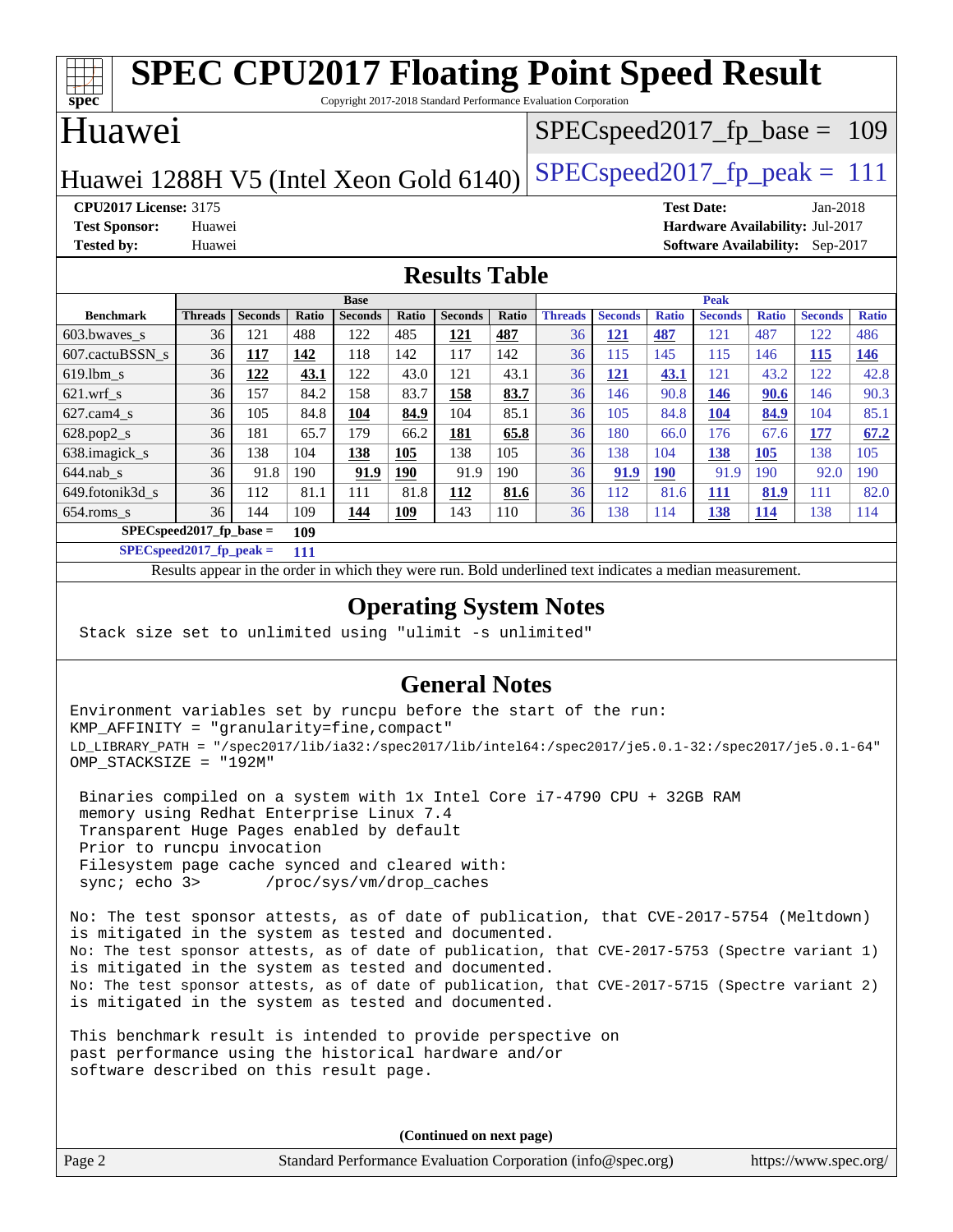# **[spec](http://www.spec.org/)**

## **[SPEC CPU2017 Floating Point Speed Result](http://www.spec.org/auto/cpu2017/Docs/result-fields.html#SPECCPU2017FloatingPointSpeedResult)**

Copyright 2017-2018 Standard Performance Evaluation Corporation

#### Huawei

SPECspeed2017 fp base =  $109$ 

#### Huawei 1288H V5 (Intel Xeon Gold  $6140$ ) [SPECspeed2017\\_fp\\_peak =](http://www.spec.org/auto/cpu2017/Docs/result-fields.html#SPECspeed2017fppeak) 111

**[Tested by:](http://www.spec.org/auto/cpu2017/Docs/result-fields.html#Testedby)** Huawei **[Software Availability:](http://www.spec.org/auto/cpu2017/Docs/result-fields.html#SoftwareAvailability)** Sep-2017

**[CPU2017 License:](http://www.spec.org/auto/cpu2017/Docs/result-fields.html#CPU2017License)** 3175 **[Test Date:](http://www.spec.org/auto/cpu2017/Docs/result-fields.html#TestDate)** Jan-2018 **[Test Sponsor:](http://www.spec.org/auto/cpu2017/Docs/result-fields.html#TestSponsor)** Huawei **[Hardware Availability:](http://www.spec.org/auto/cpu2017/Docs/result-fields.html#HardwareAvailability)** Jul-2017

#### **[General Notes \(Continued\)](http://www.spec.org/auto/cpu2017/Docs/result-fields.html#GeneralNotes)**

The system as described on this result page was formerly generally available. At the time of this publication, it may not be shipping, and/or may not be supported, and/or may fail to meet other tests of General Availability described in the SPEC OSG Policy document, <http://www.spec.org/osg/policy.html>

This measured result may not be representative of the result that would be measured were this benchmark run with hardware and software available as of the publication date.

#### **[Platform Notes](http://www.spec.org/auto/cpu2017/Docs/result-fields.html#PlatformNotes)**

Page 3 Standard Performance Evaluation Corporation [\(info@spec.org\)](mailto:info@spec.org) <https://www.spec.org/> BIOS configuration: Power Efficiency Mode Set to Custom Hyper-Threading Set to Disable Sysinfo program /spec2017/bin/sysinfo Rev: r5797 of 2017-06-14 96c45e4568ad54c135fd618bcc091c0f running on linux-jujq Sat Jan 13 17:45:16 2018 SUT (System Under Test) info as seen by some common utilities. For more information on this section, see <https://www.spec.org/cpu2017/Docs/config.html#sysinfo> From /proc/cpuinfo model name : Intel(R) Xeon(R) Gold 6140 CPU @ 2.30GHz 2 "physical id"s (chips) 36 "processors" cores, siblings (Caution: counting these is hw and system dependent. The following excerpts from /proc/cpuinfo might not be reliable. Use with caution.) cpu cores : 18 siblings : 18 physical 0: cores 0 1 2 3 4 8 9 10 11 16 17 18 19 20 24 25 26 27 physical 1: cores 0 1 2 3 4 8 9 10 11 16 17 18 19 20 24 25 26 27 From lscpu: Architecture: x86\_64 CPU op-mode(s): 32-bit, 64-bit Byte Order: Little Endian  $CPU(s):$  36 On-line CPU(s) list: 0-35 Thread(s) per core: 1 Core(s) per socket: 18 Socket(s): 2 NUMA node(s): 2 Vendor ID: GenuineIntel CPU family: 6 **(Continued on next page)**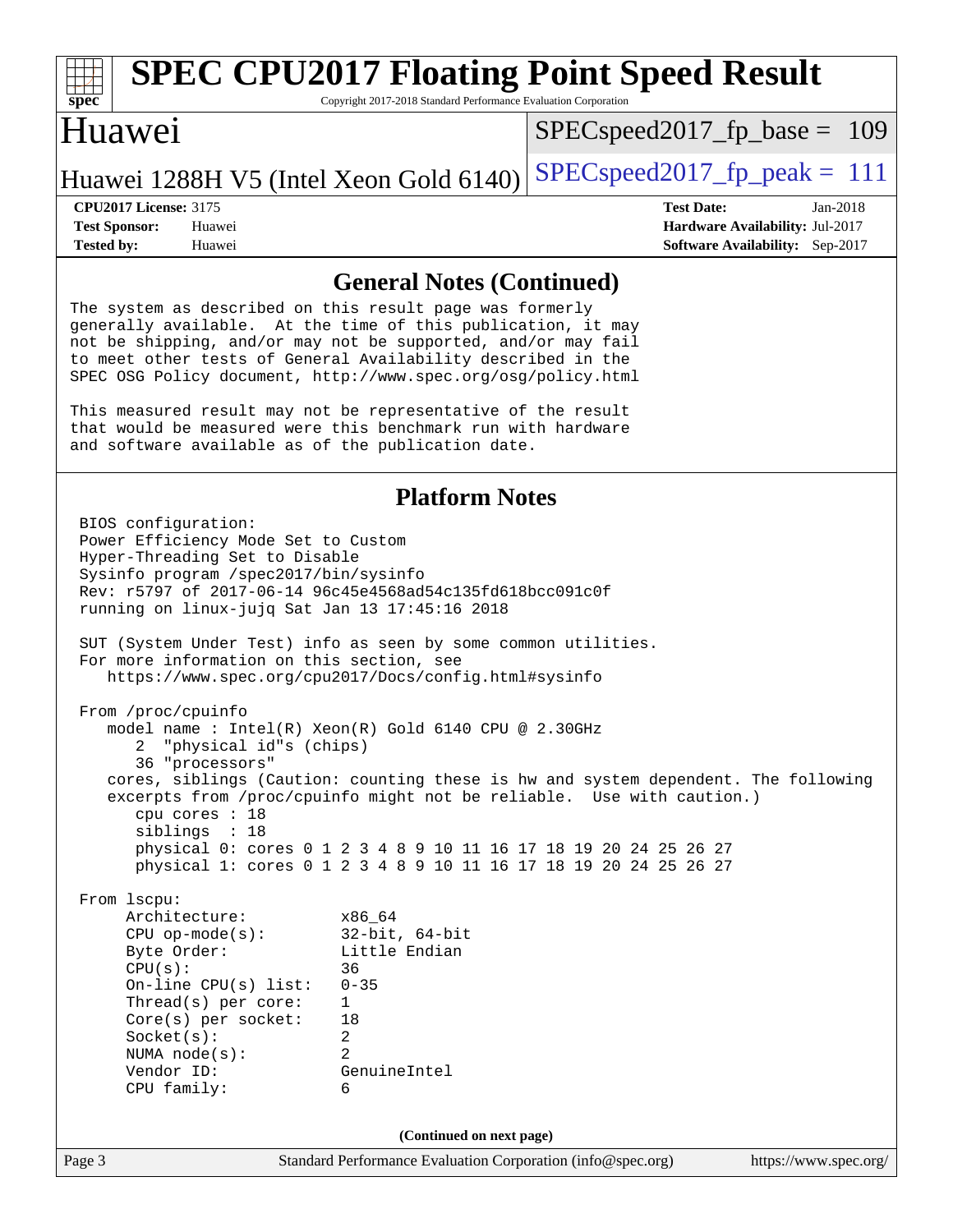#### **[spec](http://www.spec.org/) [SPEC CPU2017 Floating Point Speed Result](http://www.spec.org/auto/cpu2017/Docs/result-fields.html#SPECCPU2017FloatingPointSpeedResult)** Copyright 2017-2018 Standard Performance Evaluation Corporation Huawei Huawei 1288H V5 (Intel Xeon Gold  $6140$ ) [SPECspeed2017\\_fp\\_peak =](http://www.spec.org/auto/cpu2017/Docs/result-fields.html#SPECspeed2017fppeak) 111 SPECspeed2017 fp base =  $109$ **[CPU2017 License:](http://www.spec.org/auto/cpu2017/Docs/result-fields.html#CPU2017License)** 3175 **[Test Date:](http://www.spec.org/auto/cpu2017/Docs/result-fields.html#TestDate)** Jan-2018 **[Test Sponsor:](http://www.spec.org/auto/cpu2017/Docs/result-fields.html#TestSponsor)** Huawei **[Hardware Availability:](http://www.spec.org/auto/cpu2017/Docs/result-fields.html#HardwareAvailability)** Jul-2017 **[Tested by:](http://www.spec.org/auto/cpu2017/Docs/result-fields.html#Testedby)** Huawei **[Software Availability:](http://www.spec.org/auto/cpu2017/Docs/result-fields.html#SoftwareAvailability)** Sep-2017 **[Platform Notes \(Continued\)](http://www.spec.org/auto/cpu2017/Docs/result-fields.html#PlatformNotes)** Model: 85 Model name: Intel(R) Xeon(R) Gold 6140 CPU @ 2.30GHz Stepping: 4 CPU MHz: 1100.000 CPU max MHz: 2301.0000 CPU min MHz: 1000.0000 BogoMIPS: 4600.00 Virtualization: VT-x L1d cache: 32K L1i cache: 32K L2 cache: 1024K L3 cache: 25344K NUMA node0 CPU(s): 0-17 NUMA node1 CPU(s): 18-35 Flags: fpu vme de pse tsc msr pae mce cx8 apic sep mtrr pge mca cmov pat pse36 clflush dts acpi mmx fxsr sse sse2 ss ht tm pbe syscall nx pdpe1gb rdtscp lm constant\_tsc art arch\_perfmon pebs bts rep\_good nopl xtopology nonstop\_tsc aperfmperf eagerfpu pni pclmulqdq dtes64 monitor ds\_cpl vmx smx est tm2 ssse3 sdbg fma cx16 xtpr pdcm pcid dca sse4\_1 sse4\_2 x2apic movbe popcnt tsc\_deadline\_timer aes xsave avx f16c rdrand lahf\_lm abm 3dnowprefetch ida arat epb pln pts dtherm intel\_pt tpr\_shadow vnmi flexpriority ept vpid fsgsbase tsc\_adjust bmi1 hle avx2 smep bmi2 erms invpcid rtm cqm mpx avx512f avx512dq rdseed adx smap clflushopt clwb avx512cd avx512bw avx512vl xsaveopt xsavec xgetbv1 cqm\_llc cqm\_occup\_llc /proc/cpuinfo cache data cache size : 25344 KB From numactl --hardware WARNING: a numactl 'node' might or might not correspond to a physical chip. available: 2 nodes (0-1) node 0 cpus: 0 1 2 3 4 5 6 7 8 9 10 11 12 13 14 15 16 17 node 0 size: 191497 MB node 0 free: 190401 MB node 1 cpus: 18 19 20 21 22 23 24 25 26 27 28 29 30 31 32 33 34 35 node 1 size: 193382 MB node 1 free: 192274 MB node distances: node 0 1 0: 10 21 1: 21 10 From /proc/meminfo MemTotal: 394117236 kB HugePages\_Total: 0 Hugepagesize: 2048 kB From /etc/\*release\* /etc/\*version\* **(Continued on next page)**

Page 4 Standard Performance Evaluation Corporation [\(info@spec.org\)](mailto:info@spec.org) <https://www.spec.org/>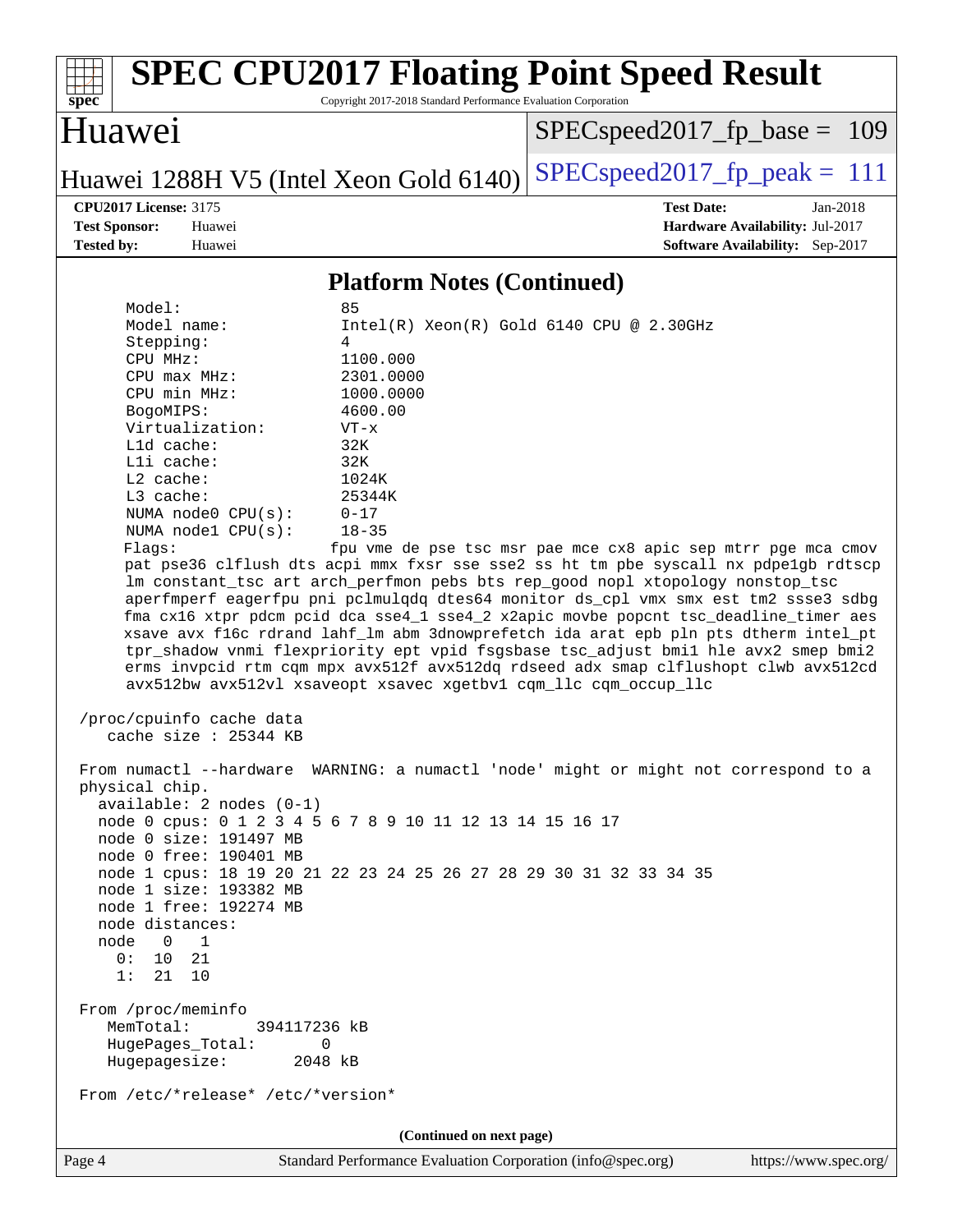| <b>SPEC CPU2017 Floating Point Speed Result</b><br>Copyright 2017-2018 Standard Performance Evaluation Corporation<br>spec <sup>®</sup>                                                                                                                                                                                                                                                                                                                                                                                                                                                                                                                                                                                                                                                                                                                                                                                                                                                                                                                                                                                                                                                                                                                                              |                                                                                                       |  |
|--------------------------------------------------------------------------------------------------------------------------------------------------------------------------------------------------------------------------------------------------------------------------------------------------------------------------------------------------------------------------------------------------------------------------------------------------------------------------------------------------------------------------------------------------------------------------------------------------------------------------------------------------------------------------------------------------------------------------------------------------------------------------------------------------------------------------------------------------------------------------------------------------------------------------------------------------------------------------------------------------------------------------------------------------------------------------------------------------------------------------------------------------------------------------------------------------------------------------------------------------------------------------------------|-------------------------------------------------------------------------------------------------------|--|
| Huawei                                                                                                                                                                                                                                                                                                                                                                                                                                                                                                                                                                                                                                                                                                                                                                                                                                                                                                                                                                                                                                                                                                                                                                                                                                                                               | $SPEC speed2017_fp\_base = 109$                                                                       |  |
| Huawei 1288H V5 (Intel Xeon Gold 6140)                                                                                                                                                                                                                                                                                                                                                                                                                                                                                                                                                                                                                                                                                                                                                                                                                                                                                                                                                                                                                                                                                                                                                                                                                                               | $SPEC speed2017_fp\_peak = 111$                                                                       |  |
| <b>CPU2017 License: 3175</b><br><b>Test Sponsor:</b><br>Huawei<br><b>Tested by:</b><br>Huawei                                                                                                                                                                                                                                                                                                                                                                                                                                                                                                                                                                                                                                                                                                                                                                                                                                                                                                                                                                                                                                                                                                                                                                                        | <b>Test Date:</b><br>$Jan-2018$<br>Hardware Availability: Jul-2017<br>Software Availability: Sep-2017 |  |
| <b>Platform Notes (Continued)</b>                                                                                                                                                                                                                                                                                                                                                                                                                                                                                                                                                                                                                                                                                                                                                                                                                                                                                                                                                                                                                                                                                                                                                                                                                                                    |                                                                                                       |  |
| SuSE-release:<br>SUSE Linux Enterprise Server 12 (x86_64)<br>$VERSION = 12$<br>$PATCHLEVEL = 2$<br># This file is deprecated and will be removed in a future service pack or release.<br># Please check /etc/os-release for details about this release.<br>os-release:<br>NAME="SLES"<br>VERSION="12-SP2"<br>VERSION ID="12.2"<br>PRETTY_NAME="SUSE Linux Enterprise Server 12 SP2"<br>ID="sles"<br>$ANSI$ _COLOR=" $0:32$ "<br>$CPE\_NAME = "cpe://o:suse: sles:12:sp2"$<br>uname $-a$ :<br>Linux linux-jujq 4.4.21-69-default #1 SMP Tue Oct 25 10:58:20 UTC 2016 (9464f67)<br>x86_64 x86_64 x86_64 GNU/Linux<br>run-level 3 Jan 13 02:30<br>SPEC is set to: /spec2017<br>Type Size Used Avail Use% Mounted on<br>Filesystem<br>$/\text{dev/sda2}$<br>xfs<br>500G<br>27G 474G<br>$6\%$ /<br>Additional information from dmidecode follows. WARNING: Use caution when you interpret<br>this section. The 'dmidecode' program reads system data which is "intended to allow<br>hardware to be accurately determined", but the intent may not be met, as there are<br>frequent changes to hardware, firmware, and the "DMTF SMBIOS" standard.<br>BIOS INSYDE Corp. 0.37 11/13/2017<br>Memory:<br>24x Samsung M393A2K43BB1-CTD 16 GB 2 rank 2666<br>(End of data from sysinfo program) |                                                                                                       |  |
| <b>Compiler Version Notes</b>                                                                                                                                                                                                                                                                                                                                                                                                                                                                                                                                                                                                                                                                                                                                                                                                                                                                                                                                                                                                                                                                                                                                                                                                                                                        |                                                                                                       |  |
| CC 619.1bm_s(base) 638.imagick_s(base, peak) 644.nab_s(base, peak)                                                                                                                                                                                                                                                                                                                                                                                                                                                                                                                                                                                                                                                                                                                                                                                                                                                                                                                                                                                                                                                                                                                                                                                                                   |                                                                                                       |  |
| icc (ICC) 18.0.0 20170811<br>Copyright (C) 1985-2017 Intel Corporation. All rights reserved.                                                                                                                                                                                                                                                                                                                                                                                                                                                                                                                                                                                                                                                                                                                                                                                                                                                                                                                                                                                                                                                                                                                                                                                         |                                                                                                       |  |
| CC<br>$619.1$ bm_s(peak)                                                                                                                                                                                                                                                                                                                                                                                                                                                                                                                                                                                                                                                                                                                                                                                                                                                                                                                                                                                                                                                                                                                                                                                                                                                             |                                                                                                       |  |
| (Continued on next page)                                                                                                                                                                                                                                                                                                                                                                                                                                                                                                                                                                                                                                                                                                                                                                                                                                                                                                                                                                                                                                                                                                                                                                                                                                                             |                                                                                                       |  |
| Standard Performance Evaluation Corporation (info@spec.org)<br>Page 5                                                                                                                                                                                                                                                                                                                                                                                                                                                                                                                                                                                                                                                                                                                                                                                                                                                                                                                                                                                                                                                                                                                                                                                                                | https://www.spec.org/                                                                                 |  |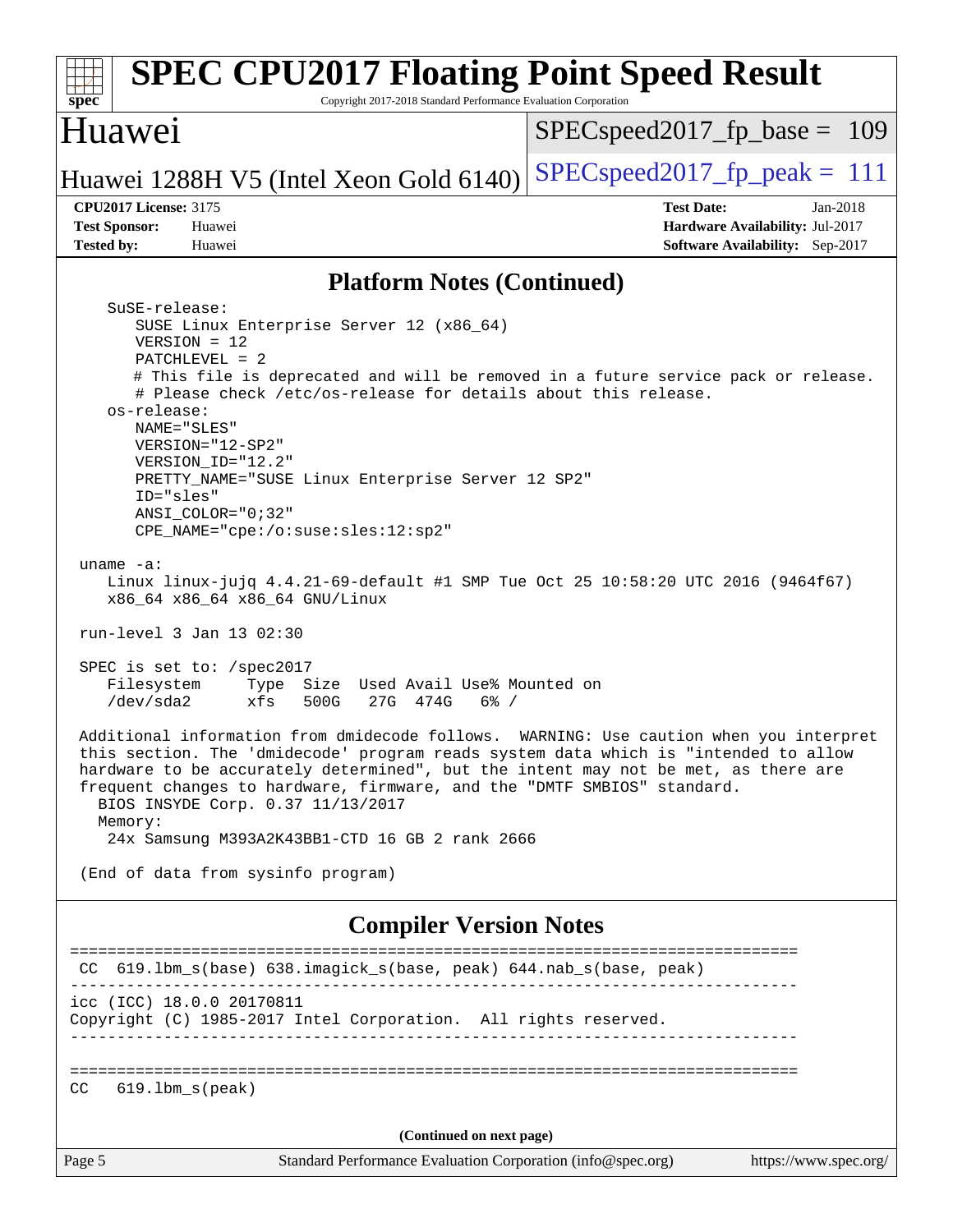| $spec^*$                                                                                                                                       | <b>SPEC CPU2017 Floating Point Speed Result</b><br>Copyright 2017-2018 Standard Performance Evaluation Corporation |  |  |
|------------------------------------------------------------------------------------------------------------------------------------------------|--------------------------------------------------------------------------------------------------------------------|--|--|
| Huawei                                                                                                                                         | $SPEC speed2017_fp\_base = 109$                                                                                    |  |  |
| Huawei 1288H V5 (Intel Xeon Gold 6140)                                                                                                         | $SPEC speed2017_fp\_peak = 111$                                                                                    |  |  |
| <b>CPU2017 License: 3175</b><br><b>Test Sponsor:</b><br>Huawei<br><b>Tested by:</b><br>Huawei                                                  | <b>Test Date:</b><br>$Jan-2018$<br>Hardware Availability: Jul-2017<br>Software Availability: Sep-2017              |  |  |
|                                                                                                                                                | <b>Compiler Version Notes (Continued)</b>                                                                          |  |  |
| icc (ICC) 18.0.0 20170811<br>Copyright (C) 1985-2017 Intel Corporation. All rights reserved.                                                   |                                                                                                                    |  |  |
| 607.cactuBSSN s(base)<br>FC.                                                                                                                   | =================================                                                                                  |  |  |
| icpc (ICC) 18.0.0 20170811<br>Copyright (C) 1985-2017 Intel Corporation. All rights reserved.<br>icc (ICC) 18.0.0 20170811                     |                                                                                                                    |  |  |
| Copyright (C) 1985-2017 Intel Corporation.<br>ifort (IFORT) 18.0.0 20170811<br>Copyright (C) 1985-2017 Intel Corporation. All rights reserved. | All rights reserved.                                                                                               |  |  |
| 607.cactuBSSN_s(peak)<br>FC.                                                                                                                   |                                                                                                                    |  |  |
| icpc (ICC) 18.0.0 20170811<br>Copyright (C) 1985-2017 Intel Corporation. All rights reserved.<br>icc (ICC) 18.0.0 20170811                     |                                                                                                                    |  |  |
| Copyright (C) 1985-2017 Intel Corporation.<br>ifort (IFORT) 18.0.0 20170811<br>Copyright (C) 1985-2017 Intel Corporation. All rights reserved. | All rights reserved.                                                                                               |  |  |
| $603.bwaves_s(base) 649.fotonik3d_s(base) 654.roms_s(base)$                                                                                    |                                                                                                                    |  |  |
| ifort (IFORT) 18.0.0 20170811<br>Copyright (C) 1985-2017 Intel Corporation. All rights reserved.                                               |                                                                                                                    |  |  |
| 603.bwaves_s(peak) 649.fotonik3d_s(peak) 654.roms_s(peak)<br>FC.                                                                               |                                                                                                                    |  |  |
| ifort (IFORT) 18.0.0 20170811<br>Copyright (C) 1985-2017 Intel Corporation. All rights reserved.                                               |                                                                                                                    |  |  |
| $621.wrf_s(base)$ $627.cam4_s(base, peak)$ $628.pop2_s(base)$                                                                                  |                                                                                                                    |  |  |
| ifort (IFORT) 18.0.0 20170811<br>Copyright (C) 1985-2017 Intel Corporation. All rights reserved.<br>icc (ICC) 18.0.0 20170811                  |                                                                                                                    |  |  |
| (Continued on next page)<br>Standard Performance Evaluation Corporation (info@spec.org)<br>Page 6<br>https://www.spec.org/                     |                                                                                                                    |  |  |
|                                                                                                                                                |                                                                                                                    |  |  |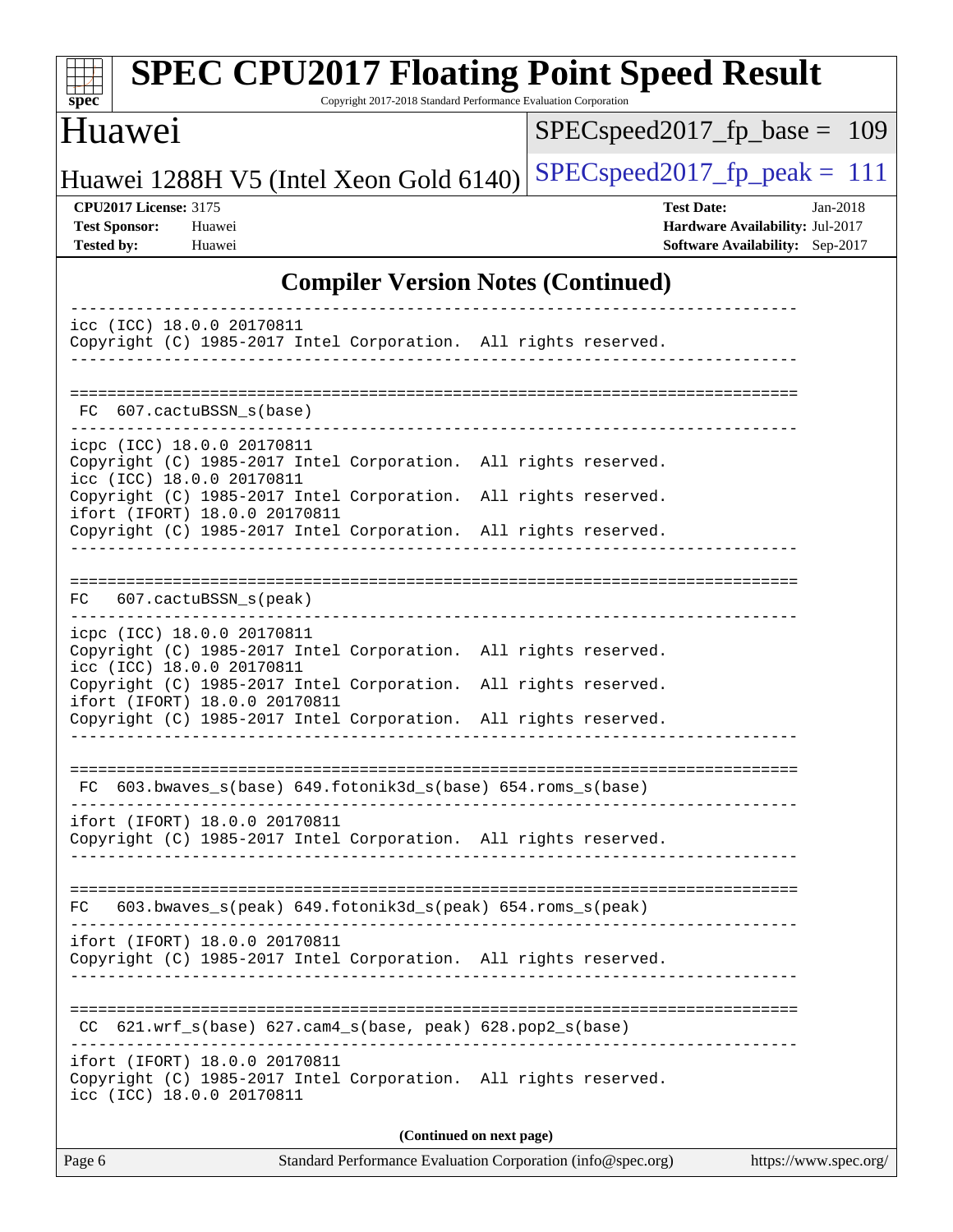#### **[spec](http://www.spec.org/) [SPEC CPU2017 Floating Point Speed Result](http://www.spec.org/auto/cpu2017/Docs/result-fields.html#SPECCPU2017FloatingPointSpeedResult)** Copyright 2017-2018 Standard Performance Evaluation Corporation Huawei Huawei 1288H V5 (Intel Xeon Gold  $6140$ ) [SPECspeed2017\\_fp\\_peak =](http://www.spec.org/auto/cpu2017/Docs/result-fields.html#SPECspeed2017fppeak) 111 [SPECspeed2017\\_fp\\_base =](http://www.spec.org/auto/cpu2017/Docs/result-fields.html#SPECspeed2017fpbase) 109 **[CPU2017 License:](http://www.spec.org/auto/cpu2017/Docs/result-fields.html#CPU2017License)** 3175 **[Test Date:](http://www.spec.org/auto/cpu2017/Docs/result-fields.html#TestDate)** Jan-2018 **[Test Sponsor:](http://www.spec.org/auto/cpu2017/Docs/result-fields.html#TestSponsor)** Huawei **[Hardware Availability:](http://www.spec.org/auto/cpu2017/Docs/result-fields.html#HardwareAvailability)** Jul-2017 **[Tested by:](http://www.spec.org/auto/cpu2017/Docs/result-fields.html#Testedby)** Huawei **[Software Availability:](http://www.spec.org/auto/cpu2017/Docs/result-fields.html#SoftwareAvailability)** Sep-2017 **[Compiler Version Notes \(Continued\)](http://www.spec.org/auto/cpu2017/Docs/result-fields.html#CompilerVersionNotes)** Copyright (C) 1985-2017 Intel Corporation. All rights reserved. ------------------------------------------------------------------------------ ==============================================================================  $CC$  621.wrf  $s(peak)$  628.pop2  $s(peak)$

| $\tilde{}$ | $241.11 - 0$ |  |
|------------|--------------|--|
|            |              |  |

------------------------------------------------------------------------------

ifort (IFORT) 18.0.0 20170811

Copyright (C) 1985-2017 Intel Corporation. All rights reserved.

icc (ICC) 18.0.0 20170811 Copyright (C) 1985-2017 Intel Corporation. All rights reserved.

# **[Base Compiler Invocation](http://www.spec.org/auto/cpu2017/Docs/result-fields.html#BaseCompilerInvocation)**

[C benchmarks](http://www.spec.org/auto/cpu2017/Docs/result-fields.html#Cbenchmarks):  $i$ cc

[Fortran benchmarks](http://www.spec.org/auto/cpu2017/Docs/result-fields.html#Fortranbenchmarks): [ifort](http://www.spec.org/cpu2017/results/res2018q1/cpu2017-20180122-02649.flags.html#user_FCbase_intel_ifort_18.0_8111460550e3ca792625aed983ce982f94888b8b503583aa7ba2b8303487b4d8a21a13e7191a45c5fd58ff318f48f9492884d4413fa793fd88dd292cad7027ca)

[Benchmarks using both Fortran and C](http://www.spec.org/auto/cpu2017/Docs/result-fields.html#BenchmarksusingbothFortranandC): [ifort](http://www.spec.org/cpu2017/results/res2018q1/cpu2017-20180122-02649.flags.html#user_CC_FCbase_intel_ifort_18.0_8111460550e3ca792625aed983ce982f94888b8b503583aa7ba2b8303487b4d8a21a13e7191a45c5fd58ff318f48f9492884d4413fa793fd88dd292cad7027ca) [icc](http://www.spec.org/cpu2017/results/res2018q1/cpu2017-20180122-02649.flags.html#user_CC_FCbase_intel_icc_18.0_66fc1ee009f7361af1fbd72ca7dcefbb700085f36577c54f309893dd4ec40d12360134090235512931783d35fd58c0460139e722d5067c5574d8eaf2b3e37e92)

[Benchmarks using Fortran, C, and C++:](http://www.spec.org/auto/cpu2017/Docs/result-fields.html#BenchmarksusingFortranCandCXX) [icpc](http://www.spec.org/cpu2017/results/res2018q1/cpu2017-20180122-02649.flags.html#user_CC_CXX_FCbase_intel_icpc_18.0_c510b6838c7f56d33e37e94d029a35b4a7bccf4766a728ee175e80a419847e808290a9b78be685c44ab727ea267ec2f070ec5dc83b407c0218cded6866a35d07) [icc](http://www.spec.org/cpu2017/results/res2018q1/cpu2017-20180122-02649.flags.html#user_CC_CXX_FCbase_intel_icc_18.0_66fc1ee009f7361af1fbd72ca7dcefbb700085f36577c54f309893dd4ec40d12360134090235512931783d35fd58c0460139e722d5067c5574d8eaf2b3e37e92) [ifort](http://www.spec.org/cpu2017/results/res2018q1/cpu2017-20180122-02649.flags.html#user_CC_CXX_FCbase_intel_ifort_18.0_8111460550e3ca792625aed983ce982f94888b8b503583aa7ba2b8303487b4d8a21a13e7191a45c5fd58ff318f48f9492884d4413fa793fd88dd292cad7027ca)

### **[Base Portability Flags](http://www.spec.org/auto/cpu2017/Docs/result-fields.html#BasePortabilityFlags)**

 603.bwaves\_s: [-DSPEC\\_LP64](http://www.spec.org/cpu2017/results/res2018q1/cpu2017-20180122-02649.flags.html#suite_basePORTABILITY603_bwaves_s_DSPEC_LP64) 607.cactuBSSN\_s: [-DSPEC\\_LP64](http://www.spec.org/cpu2017/results/res2018q1/cpu2017-20180122-02649.flags.html#suite_basePORTABILITY607_cactuBSSN_s_DSPEC_LP64) 619.lbm\_s: [-DSPEC\\_LP64](http://www.spec.org/cpu2017/results/res2018q1/cpu2017-20180122-02649.flags.html#suite_basePORTABILITY619_lbm_s_DSPEC_LP64) 621.wrf\_s: [-DSPEC\\_LP64](http://www.spec.org/cpu2017/results/res2018q1/cpu2017-20180122-02649.flags.html#suite_basePORTABILITY621_wrf_s_DSPEC_LP64) [-DSPEC\\_CASE\\_FLAG](http://www.spec.org/cpu2017/results/res2018q1/cpu2017-20180122-02649.flags.html#b621.wrf_s_baseCPORTABILITY_DSPEC_CASE_FLAG) [-convert big\\_endian](http://www.spec.org/cpu2017/results/res2018q1/cpu2017-20180122-02649.flags.html#user_baseFPORTABILITY621_wrf_s_convert_big_endian_c3194028bc08c63ac5d04de18c48ce6d347e4e562e8892b8bdbdc0214820426deb8554edfa529a3fb25a586e65a3d812c835984020483e7e73212c4d31a38223) 627.cam4\_s: [-DSPEC\\_LP64](http://www.spec.org/cpu2017/results/res2018q1/cpu2017-20180122-02649.flags.html#suite_basePORTABILITY627_cam4_s_DSPEC_LP64) [-DSPEC\\_CASE\\_FLAG](http://www.spec.org/cpu2017/results/res2018q1/cpu2017-20180122-02649.flags.html#b627.cam4_s_baseCPORTABILITY_DSPEC_CASE_FLAG) 628.pop2\_s: [-DSPEC\\_LP64](http://www.spec.org/cpu2017/results/res2018q1/cpu2017-20180122-02649.flags.html#suite_basePORTABILITY628_pop2_s_DSPEC_LP64) [-DSPEC\\_CASE\\_FLAG](http://www.spec.org/cpu2017/results/res2018q1/cpu2017-20180122-02649.flags.html#b628.pop2_s_baseCPORTABILITY_DSPEC_CASE_FLAG) [-convert big\\_endian](http://www.spec.org/cpu2017/results/res2018q1/cpu2017-20180122-02649.flags.html#user_baseFPORTABILITY628_pop2_s_convert_big_endian_c3194028bc08c63ac5d04de18c48ce6d347e4e562e8892b8bdbdc0214820426deb8554edfa529a3fb25a586e65a3d812c835984020483e7e73212c4d31a38223) [-assume byterecl](http://www.spec.org/cpu2017/results/res2018q1/cpu2017-20180122-02649.flags.html#user_baseFPORTABILITY628_pop2_s_assume_byterecl_7e47d18b9513cf18525430bbf0f2177aa9bf368bc7a059c09b2c06a34b53bd3447c950d3f8d6c70e3faf3a05c8557d66a5798b567902e8849adc142926523472) 638.imagick\_s: [-DSPEC\\_LP64](http://www.spec.org/cpu2017/results/res2018q1/cpu2017-20180122-02649.flags.html#suite_basePORTABILITY638_imagick_s_DSPEC_LP64) 644.nab\_s: [-DSPEC\\_LP64](http://www.spec.org/cpu2017/results/res2018q1/cpu2017-20180122-02649.flags.html#suite_basePORTABILITY644_nab_s_DSPEC_LP64) 649.fotonik3d\_s: [-DSPEC\\_LP64](http://www.spec.org/cpu2017/results/res2018q1/cpu2017-20180122-02649.flags.html#suite_basePORTABILITY649_fotonik3d_s_DSPEC_LP64) 654.roms\_s: [-DSPEC\\_LP64](http://www.spec.org/cpu2017/results/res2018q1/cpu2017-20180122-02649.flags.html#suite_basePORTABILITY654_roms_s_DSPEC_LP64)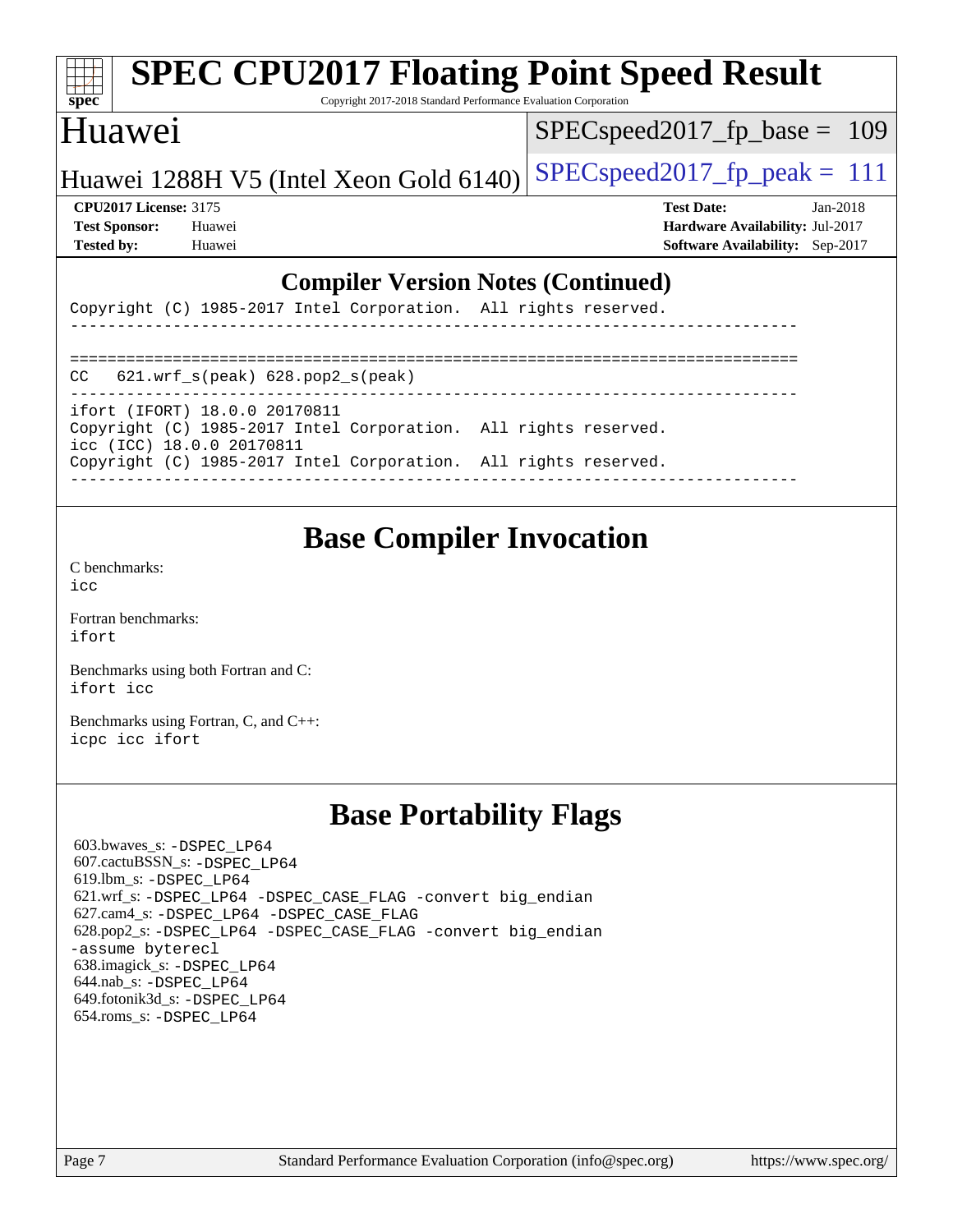| $spec^*$<br>Copyright 2017-2018 Standard Performance Evaluation Corporation<br>Huawei                                                                                                                         | $SPEC speed2017_fp\_base = 109$                                    |
|---------------------------------------------------------------------------------------------------------------------------------------------------------------------------------------------------------------|--------------------------------------------------------------------|
|                                                                                                                                                                                                               |                                                                    |
| Huawei 1288H V5 (Intel Xeon Gold 6140)<br><b>CPU2017 License: 3175</b>                                                                                                                                        | $SPEC speed2017_fp\_peak = 111$<br><b>Test Date:</b><br>Jan-2018   |
| <b>Test Sponsor:</b><br>Huawei<br><b>Tested by:</b><br>Huawei                                                                                                                                                 | Hardware Availability: Jul-2017<br>Software Availability: Sep-2017 |
| <b>Base Optimization Flags</b>                                                                                                                                                                                |                                                                    |
| C benchmarks:<br>-xCORE-AVX2 -ipo -03 -no-prec-div -qopt-prefetch -ffinite-math-only<br>-qopt-mem-layout-trans=3 -qopenmp -DSPEC_OPENMP                                                                       |                                                                    |
| Fortran benchmarks:<br>-DSPEC_OPENMP -xCORE-AVX2 -ipo -03 -no-prec-div -qopt-prefetch<br>-ffinite-math-only -qopt-mem-layout-trans=3 -qopenmp<br>-nostandard-realloc-lhs -align array32byte                   |                                                                    |
| Benchmarks using both Fortran and C:<br>-xCORE-AVX2 -ipo -03 -no-prec-div -qopt-prefetch -ffinite-math-only<br>-qopt-mem-layout-trans=3 -qopenmp -DSPEC_OPENMP<br>-nostandard-realloc-lhs -align array32byte  |                                                                    |
| Benchmarks using Fortran, C, and C++:<br>-xCORE-AVX2 -ipo -03 -no-prec-div -qopt-prefetch -ffinite-math-only<br>-qopt-mem-layout-trans=3 -qopenmp -DSPEC_OPENMP<br>-nostandard-realloc-lhs -align array32byte |                                                                    |
| <b>Base Other Flags</b>                                                                                                                                                                                       |                                                                    |
| C benchmarks:<br>$-m64$ -std=c11                                                                                                                                                                              |                                                                    |
| Fortran benchmarks:<br>$-m64$                                                                                                                                                                                 |                                                                    |
| Benchmarks using both Fortran and C:<br>$-m64 - std= c11$                                                                                                                                                     |                                                                    |
| Benchmarks using Fortran, C, and C++:<br>$-m64 - std = c11$                                                                                                                                                   |                                                                    |
| <b>Peak Compiler Invocation</b>                                                                                                                                                                               |                                                                    |
| C benchmarks:<br>icc                                                                                                                                                                                          |                                                                    |
| Fortran benchmarks:<br>ifort                                                                                                                                                                                  |                                                                    |
| (Continued on next page)                                                                                                                                                                                      |                                                                    |
| Standard Performance Evaluation Corporation (info@spec.org)<br>Page 8                                                                                                                                         | https://www.spec.org/                                              |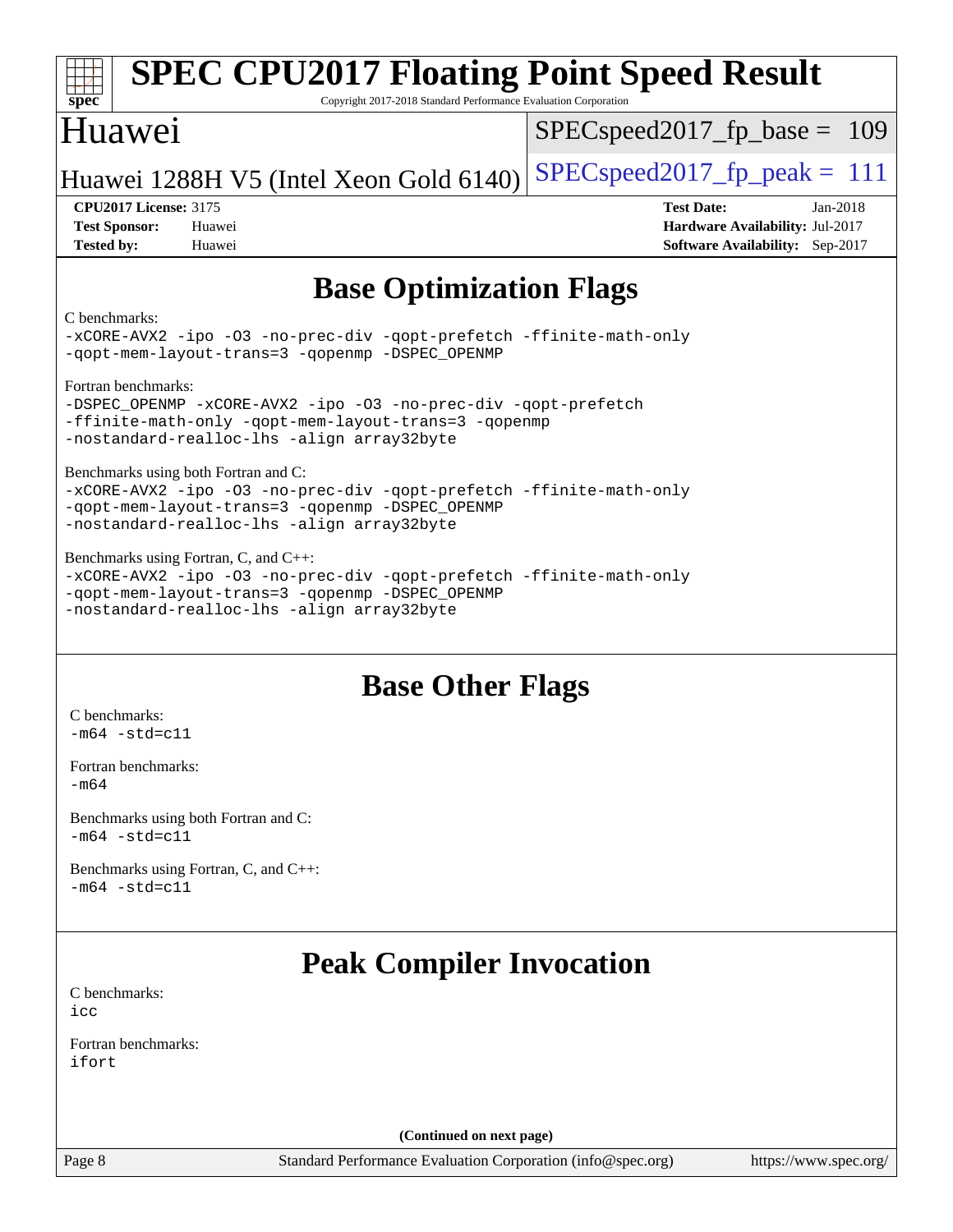## **[spec](http://www.spec.org/)**

## **[SPEC CPU2017 Floating Point Speed Result](http://www.spec.org/auto/cpu2017/Docs/result-fields.html#SPECCPU2017FloatingPointSpeedResult)**

Copyright 2017-2018 Standard Performance Evaluation Corporation

### Huawei

SPECspeed2017 fp base =  $109$ 

Huawei 1288H V5 (Intel Xeon Gold  $6140$ ) [SPECspeed2017\\_fp\\_peak =](http://www.spec.org/auto/cpu2017/Docs/result-fields.html#SPECspeed2017fppeak) 111

**[CPU2017 License:](http://www.spec.org/auto/cpu2017/Docs/result-fields.html#CPU2017License)** 3175 **[Test Date:](http://www.spec.org/auto/cpu2017/Docs/result-fields.html#TestDate)** Jan-2018 **[Test Sponsor:](http://www.spec.org/auto/cpu2017/Docs/result-fields.html#TestSponsor)** Huawei **[Hardware Availability:](http://www.spec.org/auto/cpu2017/Docs/result-fields.html#HardwareAvailability)** Jul-2017 **[Tested by:](http://www.spec.org/auto/cpu2017/Docs/result-fields.html#Testedby)** Huawei **[Software Availability:](http://www.spec.org/auto/cpu2017/Docs/result-fields.html#SoftwareAvailability)** Sep-2017

### **[Peak Compiler Invocation \(Continued\)](http://www.spec.org/auto/cpu2017/Docs/result-fields.html#PeakCompilerInvocation)**

[Benchmarks using both Fortran and C](http://www.spec.org/auto/cpu2017/Docs/result-fields.html#BenchmarksusingbothFortranandC): [ifort](http://www.spec.org/cpu2017/results/res2018q1/cpu2017-20180122-02649.flags.html#user_CC_FCpeak_intel_ifort_18.0_8111460550e3ca792625aed983ce982f94888b8b503583aa7ba2b8303487b4d8a21a13e7191a45c5fd58ff318f48f9492884d4413fa793fd88dd292cad7027ca) [icc](http://www.spec.org/cpu2017/results/res2018q1/cpu2017-20180122-02649.flags.html#user_CC_FCpeak_intel_icc_18.0_66fc1ee009f7361af1fbd72ca7dcefbb700085f36577c54f309893dd4ec40d12360134090235512931783d35fd58c0460139e722d5067c5574d8eaf2b3e37e92)

[Benchmarks using Fortran, C, and C++:](http://www.spec.org/auto/cpu2017/Docs/result-fields.html#BenchmarksusingFortranCandCXX) [icpc](http://www.spec.org/cpu2017/results/res2018q1/cpu2017-20180122-02649.flags.html#user_CC_CXX_FCpeak_intel_icpc_18.0_c510b6838c7f56d33e37e94d029a35b4a7bccf4766a728ee175e80a419847e808290a9b78be685c44ab727ea267ec2f070ec5dc83b407c0218cded6866a35d07) [icc](http://www.spec.org/cpu2017/results/res2018q1/cpu2017-20180122-02649.flags.html#user_CC_CXX_FCpeak_intel_icc_18.0_66fc1ee009f7361af1fbd72ca7dcefbb700085f36577c54f309893dd4ec40d12360134090235512931783d35fd58c0460139e722d5067c5574d8eaf2b3e37e92) [ifort](http://www.spec.org/cpu2017/results/res2018q1/cpu2017-20180122-02649.flags.html#user_CC_CXX_FCpeak_intel_ifort_18.0_8111460550e3ca792625aed983ce982f94888b8b503583aa7ba2b8303487b4d8a21a13e7191a45c5fd58ff318f48f9492884d4413fa793fd88dd292cad7027ca)

**[Peak Portability Flags](http://www.spec.org/auto/cpu2017/Docs/result-fields.html#PeakPortabilityFlags)**

Same as Base Portability Flags

### **[Peak Optimization Flags](http://www.spec.org/auto/cpu2017/Docs/result-fields.html#PeakOptimizationFlags)**

[C benchmarks](http://www.spec.org/auto/cpu2017/Docs/result-fields.html#Cbenchmarks):

 619.lbm\_s: [-prof-gen](http://www.spec.org/cpu2017/results/res2018q1/cpu2017-20180122-02649.flags.html#user_peakPASS1_CFLAGSPASS1_LDFLAGS619_lbm_s_prof_gen_5aa4926d6013ddb2a31985c654b3eb18169fc0c6952a63635c234f711e6e63dd76e94ad52365559451ec499a2cdb89e4dc58ba4c67ef54ca681ffbe1461d6b36)(pass 1) [-prof-use](http://www.spec.org/cpu2017/results/res2018q1/cpu2017-20180122-02649.flags.html#user_peakPASS2_CFLAGSPASS2_LDFLAGS619_lbm_s_prof_use_1a21ceae95f36a2b53c25747139a6c16ca95bd9def2a207b4f0849963b97e94f5260e30a0c64f4bb623698870e679ca08317ef8150905d41bd88c6f78df73f19)(pass 2) [-O2](http://www.spec.org/cpu2017/results/res2018q1/cpu2017-20180122-02649.flags.html#user_peakPASS1_COPTIMIZE619_lbm_s_f-O2) [-xCORE-AVX2](http://www.spec.org/cpu2017/results/res2018q1/cpu2017-20180122-02649.flags.html#user_peakPASS2_COPTIMIZE619_lbm_s_f-xCORE-AVX2) [-qopt-prefetch](http://www.spec.org/cpu2017/results/res2018q1/cpu2017-20180122-02649.flags.html#user_peakPASS1_COPTIMIZEPASS2_COPTIMIZE619_lbm_s_f-qopt-prefetch) [-ipo](http://www.spec.org/cpu2017/results/res2018q1/cpu2017-20180122-02649.flags.html#user_peakPASS2_COPTIMIZE619_lbm_s_f-ipo) [-O3](http://www.spec.org/cpu2017/results/res2018q1/cpu2017-20180122-02649.flags.html#user_peakPASS2_COPTIMIZE619_lbm_s_f-O3) [-ffinite-math-only](http://www.spec.org/cpu2017/results/res2018q1/cpu2017-20180122-02649.flags.html#user_peakPASS1_COPTIMIZEPASS2_COPTIMIZE619_lbm_s_f_finite_math_only_cb91587bd2077682c4b38af759c288ed7c732db004271a9512da14a4f8007909a5f1427ecbf1a0fb78ff2a814402c6114ac565ca162485bbcae155b5e4258871) [-no-prec-div](http://www.spec.org/cpu2017/results/res2018q1/cpu2017-20180122-02649.flags.html#user_peakPASS2_COPTIMIZE619_lbm_s_f-no-prec-div) [-qopt-mem-layout-trans=3](http://www.spec.org/cpu2017/results/res2018q1/cpu2017-20180122-02649.flags.html#user_peakPASS1_COPTIMIZEPASS2_COPTIMIZE619_lbm_s_f-qopt-mem-layout-trans_de80db37974c74b1f0e20d883f0b675c88c3b01e9d123adea9b28688d64333345fb62bc4a798493513fdb68f60282f9a726aa07f478b2f7113531aecce732043) [-DSPEC\\_SUPPRESS\\_OPENMP](http://www.spec.org/cpu2017/results/res2018q1/cpu2017-20180122-02649.flags.html#suite_peakPASS1_COPTIMIZE619_lbm_s_DSPEC_SUPPRESS_OPENMP) [-qopenmp](http://www.spec.org/cpu2017/results/res2018q1/cpu2017-20180122-02649.flags.html#user_peakPASS2_COPTIMIZE619_lbm_s_qopenmp_16be0c44f24f464004c6784a7acb94aca937f053568ce72f94b139a11c7c168634a55f6653758ddd83bcf7b8463e8028bb0b48b77bcddc6b78d5d95bb1df2967) [-DSPEC\\_OPENMP](http://www.spec.org/cpu2017/results/res2018q1/cpu2017-20180122-02649.flags.html#suite_peakPASS2_COPTIMIZE619_lbm_s_DSPEC_OPENMP) 638.imagick\_s: basepeak = yes 644.nab\_s: [-xCORE-AVX2](http://www.spec.org/cpu2017/results/res2018q1/cpu2017-20180122-02649.flags.html#user_peakCOPTIMIZE644_nab_s_f-xCORE-AVX2) [-ipo](http://www.spec.org/cpu2017/results/res2018q1/cpu2017-20180122-02649.flags.html#user_peakCOPTIMIZE644_nab_s_f-ipo) [-O3](http://www.spec.org/cpu2017/results/res2018q1/cpu2017-20180122-02649.flags.html#user_peakCOPTIMIZE644_nab_s_f-O3) [-no-prec-div](http://www.spec.org/cpu2017/results/res2018q1/cpu2017-20180122-02649.flags.html#user_peakCOPTIMIZE644_nab_s_f-no-prec-div) [-qopt-prefetch](http://www.spec.org/cpu2017/results/res2018q1/cpu2017-20180122-02649.flags.html#user_peakCOPTIMIZE644_nab_s_f-qopt-prefetch) [-ffinite-math-only](http://www.spec.org/cpu2017/results/res2018q1/cpu2017-20180122-02649.flags.html#user_peakCOPTIMIZE644_nab_s_f_finite_math_only_cb91587bd2077682c4b38af759c288ed7c732db004271a9512da14a4f8007909a5f1427ecbf1a0fb78ff2a814402c6114ac565ca162485bbcae155b5e4258871) [-qopt-mem-layout-trans=3](http://www.spec.org/cpu2017/results/res2018q1/cpu2017-20180122-02649.flags.html#user_peakCOPTIMIZE644_nab_s_f-qopt-mem-layout-trans_de80db37974c74b1f0e20d883f0b675c88c3b01e9d123adea9b28688d64333345fb62bc4a798493513fdb68f60282f9a726aa07f478b2f7113531aecce732043) [-qopenmp](http://www.spec.org/cpu2017/results/res2018q1/cpu2017-20180122-02649.flags.html#user_peakCOPTIMIZE644_nab_s_qopenmp_16be0c44f24f464004c6784a7acb94aca937f053568ce72f94b139a11c7c168634a55f6653758ddd83bcf7b8463e8028bb0b48b77bcddc6b78d5d95bb1df2967) [-DSPEC\\_OPENMP](http://www.spec.org/cpu2017/results/res2018q1/cpu2017-20180122-02649.flags.html#suite_peakCOPTIMIZE644_nab_s_DSPEC_OPENMP) [Fortran benchmarks](http://www.spec.org/auto/cpu2017/Docs/result-fields.html#Fortranbenchmarks): [-prof-gen](http://www.spec.org/cpu2017/results/res2018q1/cpu2017-20180122-02649.flags.html#user_FCpeak_prof_gen_5aa4926d6013ddb2a31985c654b3eb18169fc0c6952a63635c234f711e6e63dd76e94ad52365559451ec499a2cdb89e4dc58ba4c67ef54ca681ffbe1461d6b36)(pass 1) [-prof-use](http://www.spec.org/cpu2017/results/res2018q1/cpu2017-20180122-02649.flags.html#user_FCpeak_prof_use_1a21ceae95f36a2b53c25747139a6c16ca95bd9def2a207b4f0849963b97e94f5260e30a0c64f4bb623698870e679ca08317ef8150905d41bd88c6f78df73f19)(pass 2) [-DSPEC\\_SUPPRESS\\_OPENMP](http://www.spec.org/cpu2017/results/res2018q1/cpu2017-20180122-02649.flags.html#suite_FCpeak_DSPEC_SUPPRESS_OPENMP) [-DSPEC\\_OPENMP](http://www.spec.org/cpu2017/results/res2018q1/cpu2017-20180122-02649.flags.html#suite_FCpeak_DSPEC_OPENMP) [-O2](http://www.spec.org/cpu2017/results/res2018q1/cpu2017-20180122-02649.flags.html#user_FCpeak_f-O2) [-xCORE-AVX2](http://www.spec.org/cpu2017/results/res2018q1/cpu2017-20180122-02649.flags.html#user_FCpeak_f-xCORE-AVX2) [-qopt-prefetch](http://www.spec.org/cpu2017/results/res2018q1/cpu2017-20180122-02649.flags.html#user_FCpeak_f-qopt-prefetch) [-ipo](http://www.spec.org/cpu2017/results/res2018q1/cpu2017-20180122-02649.flags.html#user_FCpeak_f-ipo) [-O3](http://www.spec.org/cpu2017/results/res2018q1/cpu2017-20180122-02649.flags.html#user_FCpeak_f-O3) [-ffinite-math-only](http://www.spec.org/cpu2017/results/res2018q1/cpu2017-20180122-02649.flags.html#user_FCpeak_f_finite_math_only_cb91587bd2077682c4b38af759c288ed7c732db004271a9512da14a4f8007909a5f1427ecbf1a0fb78ff2a814402c6114ac565ca162485bbcae155b5e4258871) [-no-prec-div](http://www.spec.org/cpu2017/results/res2018q1/cpu2017-20180122-02649.flags.html#user_FCpeak_f-no-prec-div) [-qopt-mem-layout-trans=3](http://www.spec.org/cpu2017/results/res2018q1/cpu2017-20180122-02649.flags.html#user_FCpeak_f-qopt-mem-layout-trans_de80db37974c74b1f0e20d883f0b675c88c3b01e9d123adea9b28688d64333345fb62bc4a798493513fdb68f60282f9a726aa07f478b2f7113531aecce732043) [-qopenmp](http://www.spec.org/cpu2017/results/res2018q1/cpu2017-20180122-02649.flags.html#user_FCpeak_qopenmp_16be0c44f24f464004c6784a7acb94aca937f053568ce72f94b139a11c7c168634a55f6653758ddd83bcf7b8463e8028bb0b48b77bcddc6b78d5d95bb1df2967) [-nostandard-realloc-lhs](http://www.spec.org/cpu2017/results/res2018q1/cpu2017-20180122-02649.flags.html#user_FCpeak_f_2003_std_realloc_82b4557e90729c0f113870c07e44d33d6f5a304b4f63d4c15d2d0f1fab99f5daaed73bdb9275d9ae411527f28b936061aa8b9c8f2d63842963b95c9dd6426b8a) [-align array32byte](http://www.spec.org/cpu2017/results/res2018q1/cpu2017-20180122-02649.flags.html#user_FCpeak_align_array32byte_b982fe038af199962ba9a80c053b8342c548c85b40b8e86eb3cc33dee0d7986a4af373ac2d51c3f7cf710a18d62fdce2948f201cd044323541f22fc0fffc51b6) [Benchmarks using both Fortran and C](http://www.spec.org/auto/cpu2017/Docs/result-fields.html#BenchmarksusingbothFortranandC): 621.wrf\_s: [-prof-gen](http://www.spec.org/cpu2017/results/res2018q1/cpu2017-20180122-02649.flags.html#user_peakPASS1_CFLAGSPASS1_FFLAGSPASS1_LDFLAGS621_wrf_s_prof_gen_5aa4926d6013ddb2a31985c654b3eb18169fc0c6952a63635c234f711e6e63dd76e94ad52365559451ec499a2cdb89e4dc58ba4c67ef54ca681ffbe1461d6b36)(pass 1) [-prof-use](http://www.spec.org/cpu2017/results/res2018q1/cpu2017-20180122-02649.flags.html#user_peakPASS2_CFLAGSPASS2_FFLAGSPASS2_LDFLAGS621_wrf_s_prof_use_1a21ceae95f36a2b53c25747139a6c16ca95bd9def2a207b4f0849963b97e94f5260e30a0c64f4bb623698870e679ca08317ef8150905d41bd88c6f78df73f19)(pass 2) [-O2](http://www.spec.org/cpu2017/results/res2018q1/cpu2017-20180122-02649.flags.html#user_peakPASS1_COPTIMIZEPASS1_FOPTIMIZE621_wrf_s_f-O2) [-xCORE-AVX2](http://www.spec.org/cpu2017/results/res2018q1/cpu2017-20180122-02649.flags.html#user_peakPASS2_COPTIMIZEPASS2_FOPTIMIZE621_wrf_s_f-xCORE-AVX2) [-qopt-prefetch](http://www.spec.org/cpu2017/results/res2018q1/cpu2017-20180122-02649.flags.html#user_peakPASS1_COPTIMIZEPASS1_FOPTIMIZEPASS2_COPTIMIZEPASS2_FOPTIMIZE621_wrf_s_f-qopt-prefetch) [-ipo](http://www.spec.org/cpu2017/results/res2018q1/cpu2017-20180122-02649.flags.html#user_peakPASS2_COPTIMIZEPASS2_FOPTIMIZE621_wrf_s_f-ipo) [-O3](http://www.spec.org/cpu2017/results/res2018q1/cpu2017-20180122-02649.flags.html#user_peakPASS2_COPTIMIZEPASS2_FOPTIMIZE621_wrf_s_f-O3) [-ffinite-math-only](http://www.spec.org/cpu2017/results/res2018q1/cpu2017-20180122-02649.flags.html#user_peakPASS1_COPTIMIZEPASS1_FOPTIMIZEPASS2_COPTIMIZEPASS2_FOPTIMIZE621_wrf_s_f_finite_math_only_cb91587bd2077682c4b38af759c288ed7c732db004271a9512da14a4f8007909a5f1427ecbf1a0fb78ff2a814402c6114ac565ca162485bbcae155b5e4258871) [-no-prec-div](http://www.spec.org/cpu2017/results/res2018q1/cpu2017-20180122-02649.flags.html#user_peakPASS2_COPTIMIZEPASS2_FOPTIMIZE621_wrf_s_f-no-prec-div) [-qopt-mem-layout-trans=3](http://www.spec.org/cpu2017/results/res2018q1/cpu2017-20180122-02649.flags.html#user_peakPASS1_COPTIMIZEPASS1_FOPTIMIZEPASS2_COPTIMIZEPASS2_FOPTIMIZE621_wrf_s_f-qopt-mem-layout-trans_de80db37974c74b1f0e20d883f0b675c88c3b01e9d123adea9b28688d64333345fb62bc4a798493513fdb68f60282f9a726aa07f478b2f7113531aecce732043) [-DSPEC\\_SUPPRESS\\_OPENMP](http://www.spec.org/cpu2017/results/res2018q1/cpu2017-20180122-02649.flags.html#suite_peakPASS1_COPTIMIZEPASS1_FOPTIMIZE621_wrf_s_DSPEC_SUPPRESS_OPENMP) [-qopenmp](http://www.spec.org/cpu2017/results/res2018q1/cpu2017-20180122-02649.flags.html#user_peakPASS2_COPTIMIZEPASS2_FOPTIMIZE621_wrf_s_qopenmp_16be0c44f24f464004c6784a7acb94aca937f053568ce72f94b139a11c7c168634a55f6653758ddd83bcf7b8463e8028bb0b48b77bcddc6b78d5d95bb1df2967) [-DSPEC\\_OPENMP](http://www.spec.org/cpu2017/results/res2018q1/cpu2017-20180122-02649.flags.html#suite_peakPASS2_COPTIMIZEPASS2_FOPTIMIZE621_wrf_s_DSPEC_OPENMP) [-nostandard-realloc-lhs](http://www.spec.org/cpu2017/results/res2018q1/cpu2017-20180122-02649.flags.html#user_peakEXTRA_FOPTIMIZE621_wrf_s_f_2003_std_realloc_82b4557e90729c0f113870c07e44d33d6f5a304b4f63d4c15d2d0f1fab99f5daaed73bdb9275d9ae411527f28b936061aa8b9c8f2d63842963b95c9dd6426b8a) [-align array32byte](http://www.spec.org/cpu2017/results/res2018q1/cpu2017-20180122-02649.flags.html#user_peakEXTRA_FOPTIMIZE621_wrf_s_align_array32byte_b982fe038af199962ba9a80c053b8342c548c85b40b8e86eb3cc33dee0d7986a4af373ac2d51c3f7cf710a18d62fdce2948f201cd044323541f22fc0fffc51b6)  $627.cam4_s$ : basepeak = yes 628.pop2\_s: Same as 621.wrf\_s

**(Continued on next page)**